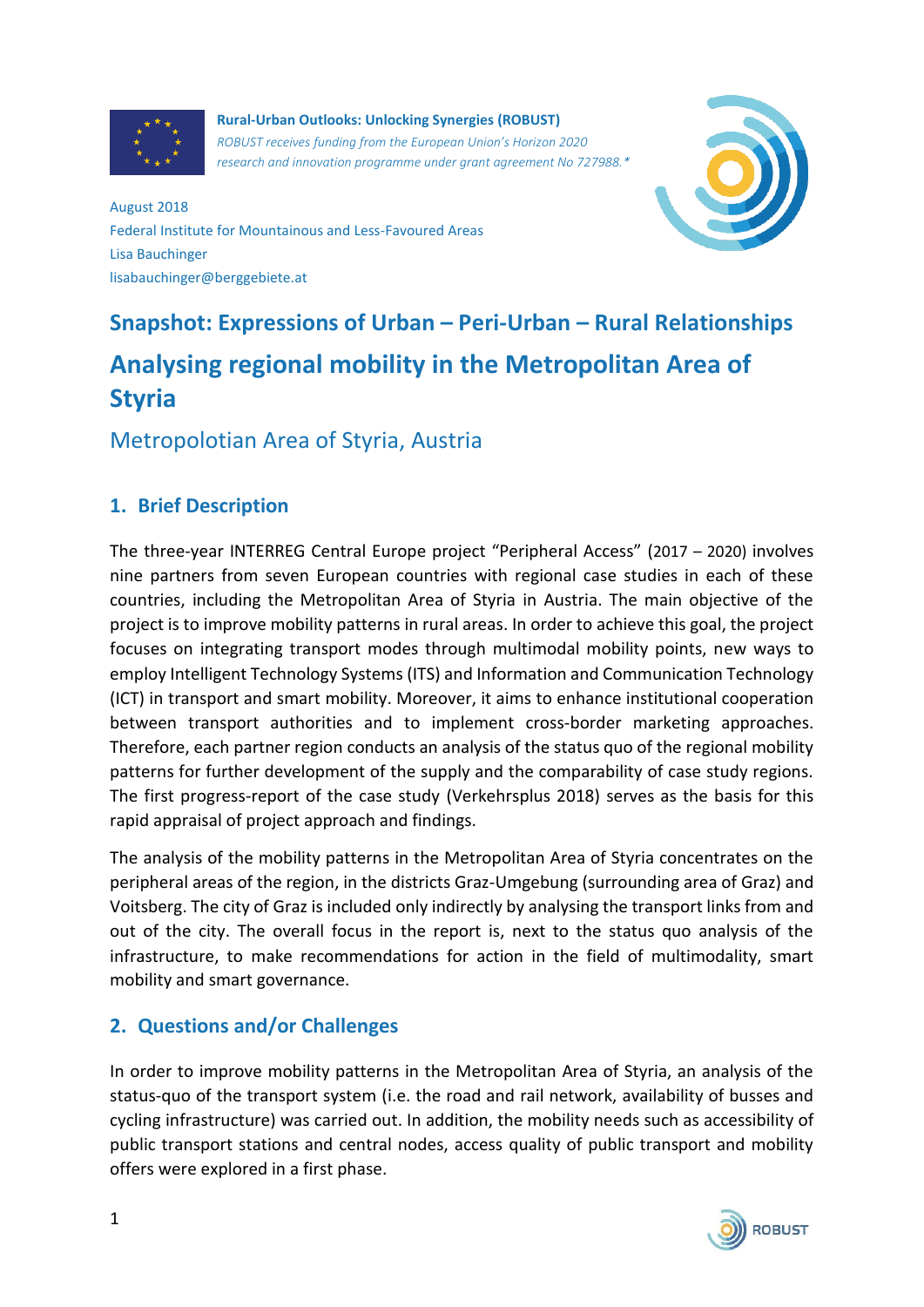The base survey of the current situation was followed by an evaluation of the results using a SWOT-analysis. Local mobility and traffic infrastructure stakeholders assessed the strengths and weaknesses of the mobility patterns and discussed opportunities and threats of futureoriented mobility strategies and further development instruments.

Another central objective is the analysis of multimodal mobility concepts. The concept of multimodality is based on the idea of relying on a mixture of transport modes instead of just one. Long distance railway stations and city-suburban express train services seem to be predetermined for multimodal connection points. A number of them were tested in the Metropolitan Area of Styria and if approved, intermodal hubs will be further developed.

Further topics of the analysis addressed the decision-making process and the level of involvement of stakeholders and of the local population. Participation is secured through an annual, obligatory meeting and several optional municipality meetings, which are open to citizens to discuss mobility problems and to bring suggestions to public authorities. Moreover, the local population is often asked to participate in local surveys on mobility and transport organisation issues and mobility options.

### **3. Main Insights**

### 3.1. Indications of the application of the new concept of 'New Localities'

Mobility is the need, the ability and the requirement of people to change location in order to access resources. This applies to spatial mobility, which requires a change of location, but interacts also with "social mobility" issues, which are not the focus here. It can be divided into different types defined by extent and periodicity of spatial movements, generally including: migration, involving the permanent change of residence, recurrent movements (daily, weekly or other temporary change of location), and the transportrelated-mobility. The type of mobility requires different transport infrastructures and offers. In the Metropolitan Area of Styria, the close interlinkage between the core city of Graz and the surrounding municipalities is very important. As Graz is the only large traffic node in the region, this is especially true for the long-distance railway network. The connection between the municipalities in the metropolitan area and the city of Graz, as well as to the long-distance railway network, are guaranteed by the city-suburban express train service. In areas with inadequate train service, several (regional) bus services provide the public transport. However, the regional bus service is partly insufficient, because it primarily concentrates on the school transport network and therefore offers few separate lines and rides off the peak hours. In order to better serve remote areas with insufficient public transport connections, a shared hailed taxi service, called GUSTmobil, was implemented.

In addition to the infrastructure for the motorised private traffic and the public transport system, the Metropolitan Area of Styria has a highly-developed network of cycling trails. Some of the cycling pathways were originally designed for tourism but are partly used by daily commuters (both employees and students, etc.). Although the region focusses on improving cycling as a primary transport mode for the whole region, until now cycling is

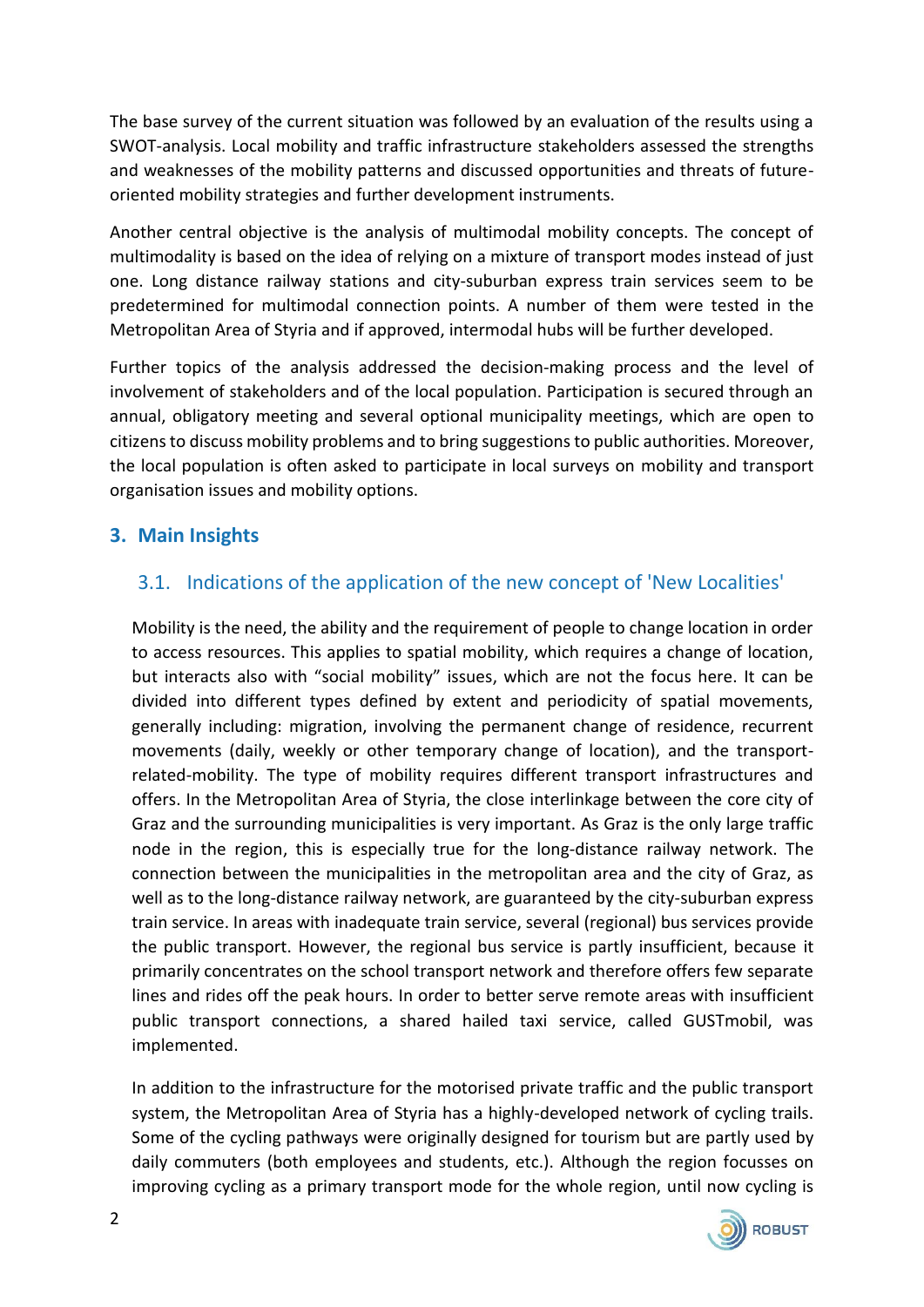mostly concentrated in the city of Graz. In comparison to other (Austrian) cities, the share of cycling in the modal split is rather high (14,5%, 2013). Also, improving the infrastructure for pedestrians is increasingly a priority in urban planning. This includes activities to improve the accessibility to public transport nodes within walking distance.

## 3.2. Insights related to the broad area of 'Smart Development'

The Regional Mobility Report (2018) of the Metropolitan Area of Styria involves also the analysis of smart development concepts. The region focusses on smart mobility, which is defined as energy efficient, low-emission, safe, comfortable and cost-efficient mobility. It is based on optimising existing mobility options with the help of ICT. Furthermore, a focus area of the analysis is smart governance, which is characterised by strong citizen involvement and participation in decision-making processes, and by offering extensive government e-services.

The study area analysed the issue of smart mobility and ICT through two specific projects: The regional best practice example GUSTmobil, which is a demand-responsive transport service in the form of a hailed shared taxi, and an application with real time public transport information, called "BusBahnBim" (verkehrsauskunft.verbundlinie.at).

GUSTmobil is a cross-community micro-public transport option that was implemented in 2017 in 29 of the 36 municipalities in the district of Graz-Umgebung. The overall objective of the project is to improve the accessibility of the communities and the connection to public transport nodes, both in the outskirts and the city of Graz. Rides can be booked via phone or app, which provides real time information about the public transport. The GUSTmobil is a complementary offering and is not intended to complete with conventional public transport services. Therefore, the intelligent disposition software in the background guarantees, in addition to efficient routing and pooling analytics, the exclusion of parallel rides. Furthermore, a dense network of about 1,800 collection points ensures short distances to access the hailed shared taxi.

"BusBahnBim" is an app prepared by the Styrian Integrated Transport Association, which provides real time information about the public transport in the region. It can be used to check all the diverse public transport connections in Styria, but not yet the services provided by GUSTmobil. The app uses a multimodal approach, so users can check on the possibility to bring a bike on the train/bus or to park a car in a Park & Ride space outside of the city.

Smart mobility and ICT are future-oriented fields of service with high development potential in the Metropolitan Area of Styria. The Regional Mobility Report (2018) includes several recommendations for action in this area, including:

- Expansion of real-time information on city-suburban express train and regional busses at all main corridor stops.
- Smart ticketing as an approach for future development in the field of public transport and in connection with multimodality (electronic smart card).

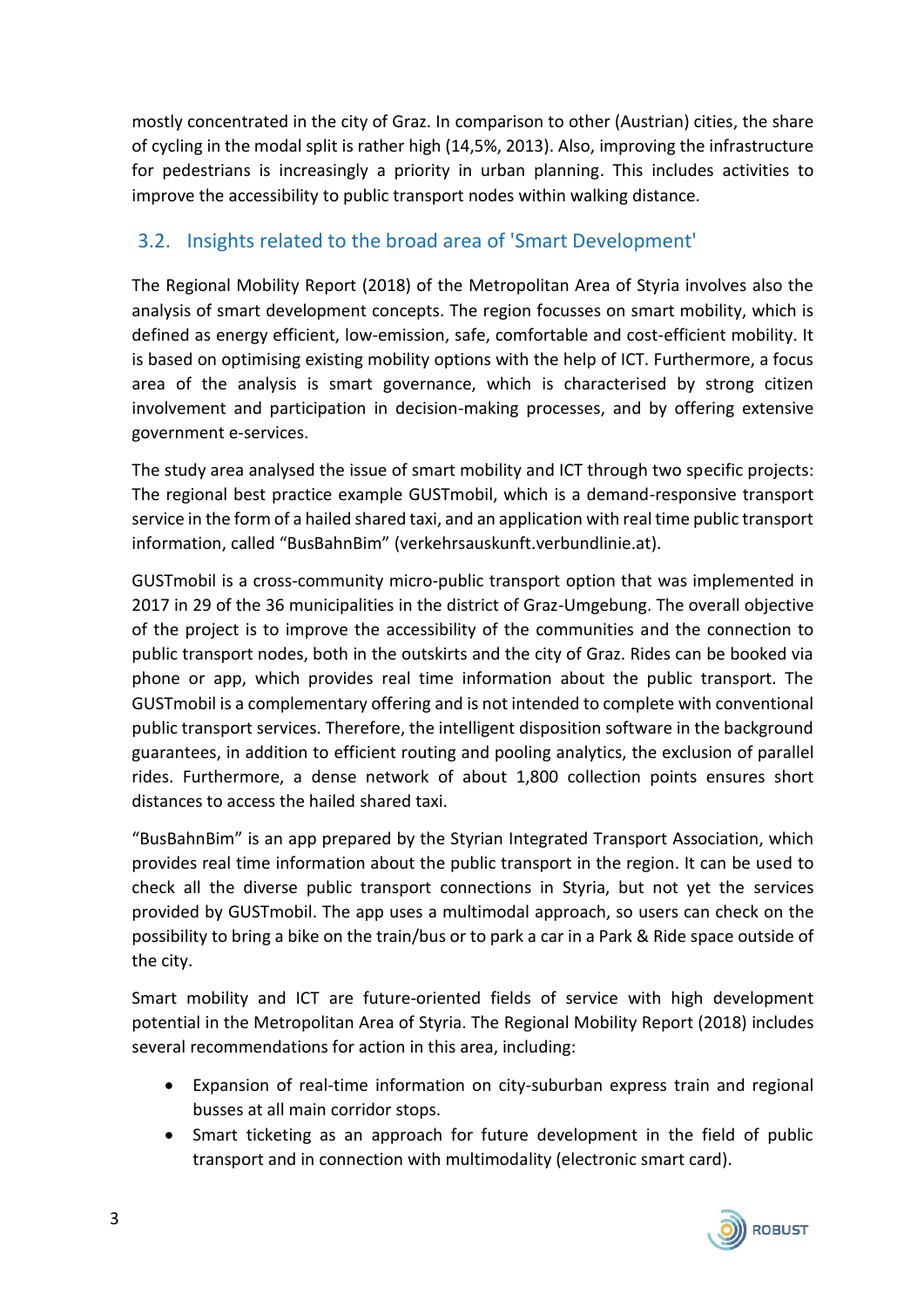- Exploration of smart ticketing options in the metropolitan area in cooperation with municipalities, state and federal government, the transport association, transport companies and other mobility providers on all mobility options.
- Implementation of a pilot project in the field of smart ticketing in one part of the region.
- Use of IT-tools to distribute multimodal mobility offers in the Metropolitan Area of Styria.

In the progress report (Verkehrsplus 2018) several recommendations for action related to smart governance in the meaning of innovative and transparent decision-making processes are also mentioned:

- Participation, feedback and optimisation of all mobility offers on media channels with low access barriers.
- Implementation of a toolkit for mayors and municipality representatives, how to design citizen participation processes and how to integrate citizens in decisions in the field of mobility.

In addition, the Metropolitan Area of Styria analyses and tests the use of multimodal connection points. REGIOtim is one on-going project that follows the implementation of these intermodal hubs at railway and city-suburban express train stations. Furthermore, in the district of Graz-Umgebung, several E-Car Sharing options, which are implemented by the municipalities, are offered. These E-Car Sharing stations can also be upgraded to additional intermodal hubs.

### 3.3. Other insights that could be relevant for further work

Following the analysis of the mobility patterns in the Metropolitan Area of Styria, a SWOTanalysis of the results was conducted. A workshop with relevant stakeholders for mobility issues and transport infrastructure was organised to receive additional professional views on the current mobility situation in the region. The following findings are mainly derived from that professional exchange:

Factors that enable beneficial relations between rural, peri-urban and urban areas:

- The Metropolitan Area of Styria is growing, demographically and economically.
- It encompasses highly motivated stakeholders who all want to optimise the public transport network.
- There has been already a lot of research concerning mobility patterns and mission statements.
- There is a strong link to the capital city of Graz.
- Encouragement and support through external framework conditions, like specifications by the EU (e.g. through the White Papers on Transport, and the

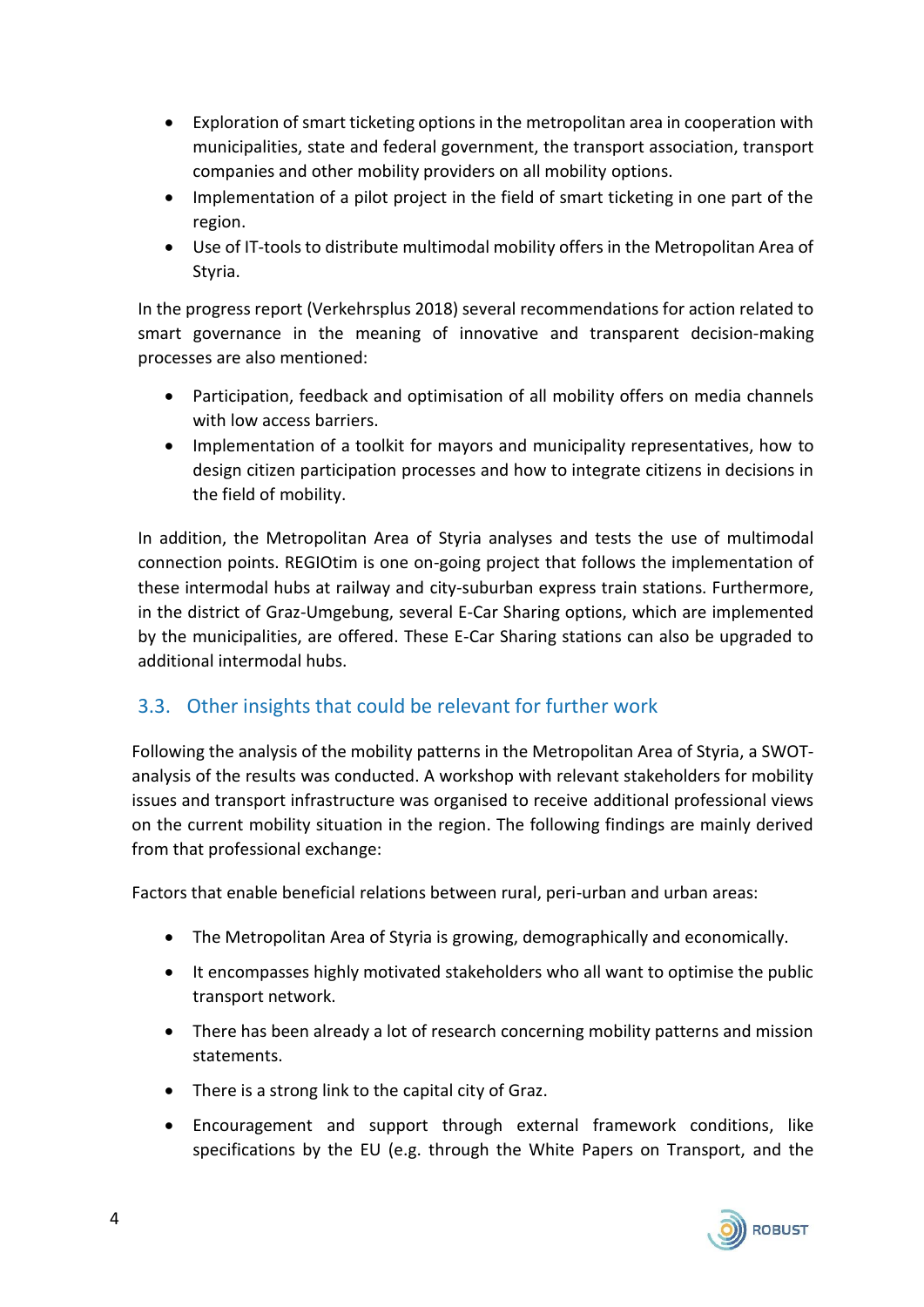Trans-European Transport Network), national plans, like the Austrian General Transport Scheme, and provincial plans, like the Styrian General Transport Scheme.

Factors that limit beneficial relations between rural, peri-urban and urban areas:

- The mindset towards public infrastructure and sustainable mobility development is partly missing in politics and administration.
- Due to the predominant concentration on the motorised private transport, the appreciation of public transport need and potential is still limited.
- The low use of public transport can be explained by an insufficient offer of information as well as gaps in harmonisation of timetables.
- Difficulties in restructuring and modernising the route network due to its former development.
- Demographic development for remote municipalities is predicted to further decrease with the result of declining demand for public transport.
- Compatibility with external conditions, like EU-guidelines, national plans and so on.

Potential for more beneficial relations:

In terms of public transport, there is the potential to expand the offer by increasing the frequency and by expanding the route network. Municipalities close to Graz or along largescale economic development corridors, like Graz-Maribor and Graz-Klagenfurt, are expected to increase in population. This forecast points to a huge potential to increase the public transport offer along these corridors. Therefore, it is necessary to implement a consistent public transport offer and overcome the temporal and seasonal differences. There is already a good public transport offer for pupils, but the offer has to be developed and coordinated for other target groups, like commuters.

One objective of the Metropolitan Area of Styria is to implement multimodal mobility concepts. Therefore, the potential of city-suburban express nodes and bus stops along the main corridors could be tested as intermodal hubs, where different means of transport can be combined.

Another future-oriented topic with high development potential in the region is smart ticketing. This can be realised in form of a smartcard, where transport entitlements for public transport and other services (parking, car- and bike-sharing facilities, etc.) are stored electronically on a microchip. In many cases this microchip is embedded in a smart card and can be recharged.

Another reasonable development possibility in the field of smart mobility and ICT is the linkage via a higher-level platform (e.g. Styrian Integrated Transport Association) in order to guarantee a consistent information provision beyond the borders of the Metropolitan Area of Styria.

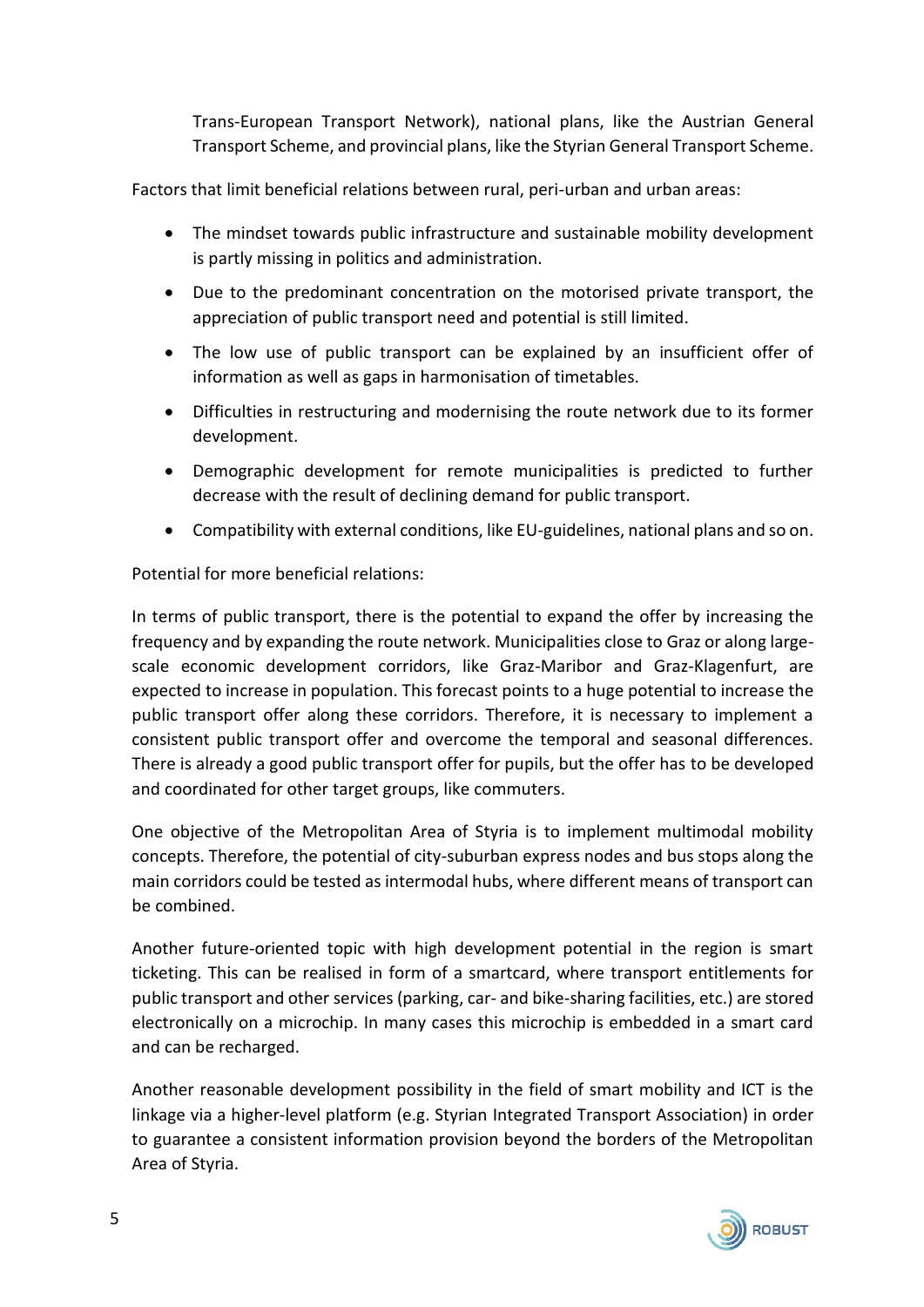The potential to improve mobility in the Metropolitan Area of Styria is diverse. The cycling strategy of Styria 2025 (Amt der Steiermärkischen Landesregierung 2016) focuses on daily use of cycling in areas with high potential, like regional centres and settlements with good accessibility to public infrastructure nodes. In general, the accessibility of public infrastructure by cycling, but also by walking, is a high priority in the metropolitan area. The quality of access to public transport can be improved significantly through enhancing these mobility modes by overcoming some of the main impediments of accessibility.

## **4. Data Sources and Indicators**

| Data / Indicator                                                                                                                  | Source                                                                                                                                |
|-----------------------------------------------------------------------------------------------------------------------------------|---------------------------------------------------------------------------------------------------------------------------------------|
| Accessibility of public transport stops                                                                                           | Verkehrsplus (2018) Analyse: Regionale Mobilität<br>Steirischer Zentralraum. Peripheral Access.<br>Endbericht 2018. p. 28ff.          |
| Evaluation of the demand-related minimum offer                                                                                    | Verkehrsplus (2018) Analyse: Regionale Mobilität<br>Steirischer Zentralraum. Peripheral Access.<br>Endbericht 2018. p. 17             |
| Quality of public transport (travel time comparison<br>between public and private transport options)                              | Verkehrsplus (2018) Analyse: Regionale Mobilität<br>Steirischer Zentralraum. Peripheral Access.<br>Endbericht 2018. p. 23ff.          |
| Accessibility of public transport nodes (quality of<br>location, travel time)                                                     | Verkehrsplus (2018) Analyse: Regionale Mobilität<br>Steirischer Zentralraum. Peripheral Access.<br>Endbericht 2018. p. 14ff.          |
| SWOT analysis about the results of the mobility<br>pattern                                                                        | Verkehrsplus (2018) Analyse: Regionale Mobilität<br>Steirischer Zentralraum. Peripheral Access.<br>Endbericht 2018. p. 41ff.          |
| Regional mobility plan Voitsberg<br>Data on infrastructure (roads, railway, city-<br>$\circ$<br>train, busses)                    | Amt der Steiermärkischen Landesregierung (2016):<br>Regionaler Mobilitätsplan Teilregion Voitsberg -<br>(Steirischer Zentralraum).    |
| Regional mobility concept Graz and Graz<br>Umgebung<br>Data on infrastructure (roads, railway, city-<br>$\circ$<br>train, busses) | Amt der Steiermärkischen Landesregierung (2010):<br>Regionales Verkehrskonzept Graz und Graz<br>Umgebung                              |
| Cycling strategy Styria<br>Data on cycling infrastructure<br>$\circ$                                                              | Amt der Steiermärkischen Landesregierung (2016):<br>Starker Antritt. Radverkehrsstrategie Steiermark<br>2025.                         |
| Demand-related minimum offer                                                                                                      | Land Steiermark (2016): Bundesweite ÖV-Standards<br>für Österreich im Regionalverkehr, Vortrag DI<br>Bernhard Breid, 19. Oktober 2016 |
| Guidelines about design and functionality of micro-<br>public transport offers in Styria                                          | STS & Verkehrsplus (2016): Mikro-ÖV Strategie<br>Steiermark, im Auftrag des Landes Steiermark,<br>Graz.                               |

*Table 1 Data / Indicators for Analysing regional mobility in the Metropolitan Area of Styria*

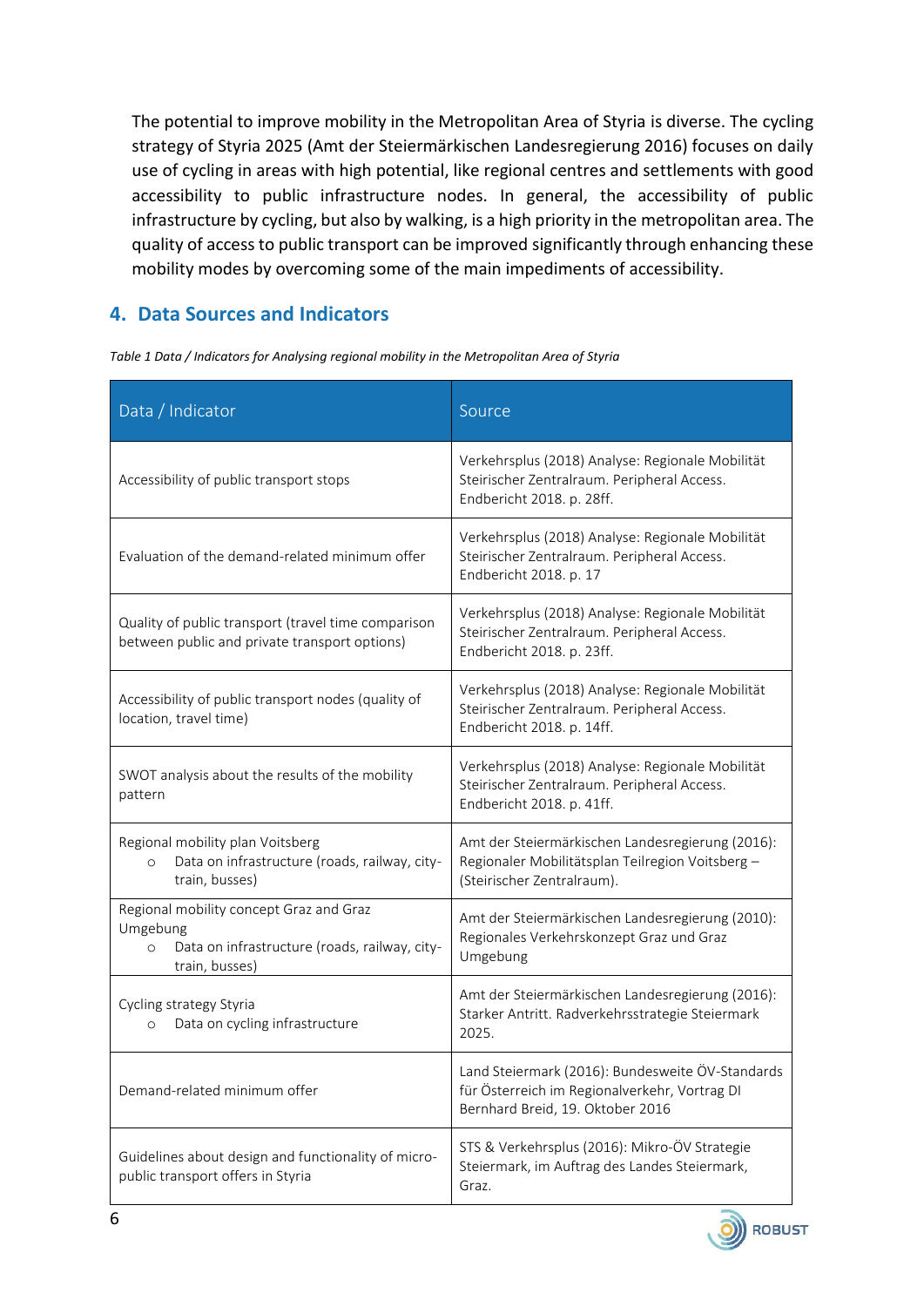| Survey on mobility, public transport and micro-<br>public transport | Verkehrsplus GmbH (2018b): MobErfolgAmLand.<br>Daseinsgrundfunktion im ländlichen Raum?<br>Erfolgsfaktoren zur Implementierung alternativer<br>Mobilitätsservices. Förderprojekt des bmvit im<br>Programm Forschungspartnerschaften-<br>Industrienahe Dissertation 2014. |
|---------------------------------------------------------------------|--------------------------------------------------------------------------------------------------------------------------------------------------------------------------------------------------------------------------------------------------------------------------|
|---------------------------------------------------------------------|--------------------------------------------------------------------------------------------------------------------------------------------------------------------------------------------------------------------------------------------------------------------------|

## **5. Critical Appraisal of Data Use**

The progress report of the project, as well as the regional mobility plan of Voitsberg, provides fundamental knowledge about mobility patterns in the Metropolitan Area of Styria. The analysis presents important data about the utilisation of the public transport network and about the accessibility of public transport. This is crucial information for further enhancing existing options and developing new transport development. In particular, the collected data can be processed in the ongoing project of "REGIOtim", which concentrates on the implementation of intermodal hubs in rural areas. Moreover, the data in the progress report is the basis for further research. For example, the analysis indicates that 80 percent of the 205,000 inhabitants in the Metropolitan Area of Styria (exclusive the city of Graz) can reach a public transport station by foot. However, these data don't provide information about the accessibility of the bus stops due to topographic obstacles, like rivers and mountains, and furthermore about the frequency of the public transport service.

#### **6. References**

The report is based on the progress-report "Analysis: regional mobility in the Metropolitan Area of Styria" and is supplemented by the Regional Mobility Plan of Voitsberg and information of the website of the Styrian province.

Amt der Steiermärkischen Landesregierung (2018) Regionale Mobilitätspläne (RMP). Online: <http://www.verkehr.steiermark.at/cms/ziel/19540121/DE/>

Amt der Steiermärkischen Landesregierung (2016): Starker Antritt. Radverkehrsstrategie Steiermark 2025.

Amt der Steiermärkischen Landesregierung (2010): Regionales Verkehrskonzept Graz und Graz Umgebung

Gleich, M. (1998) Mobilität. Warum sich alle Welt bewegt. Hoffmann und Campe.

Land Steiermark (2016): Bundesweite ÖV-Standards für Österreich im Regionalverkehr, Vortrag DI Bernhard Breid, 19. Oktober 2016

PLANUM Fallast Tischler & Partner GmbH (2017) Regiotim – Täglich intelligent mobil im Steirischen Zentralraum – Phase 1.

Reichenberger, A., Rubini, L., Mazzarino, M. and Virág, A. (2018a) EU-wide Status Quo Analysis (of intermodal mobility options in peripheral areas), A good practice analysis. WP1 document. Interreg Central Europe Project ―Peripheral Access (CE 979). [https://www.interreg](https://www.interreg-central.eu/Content.Node/PA-EUwide-analysis-final-WP1.pdf)[central.eu/Content.Node/PA-EUwide-analysis-final-WP1.pdf](https://www.interreg-central.eu/Content.Node/PA-EUwide-analysis-final-WP1.pdf)